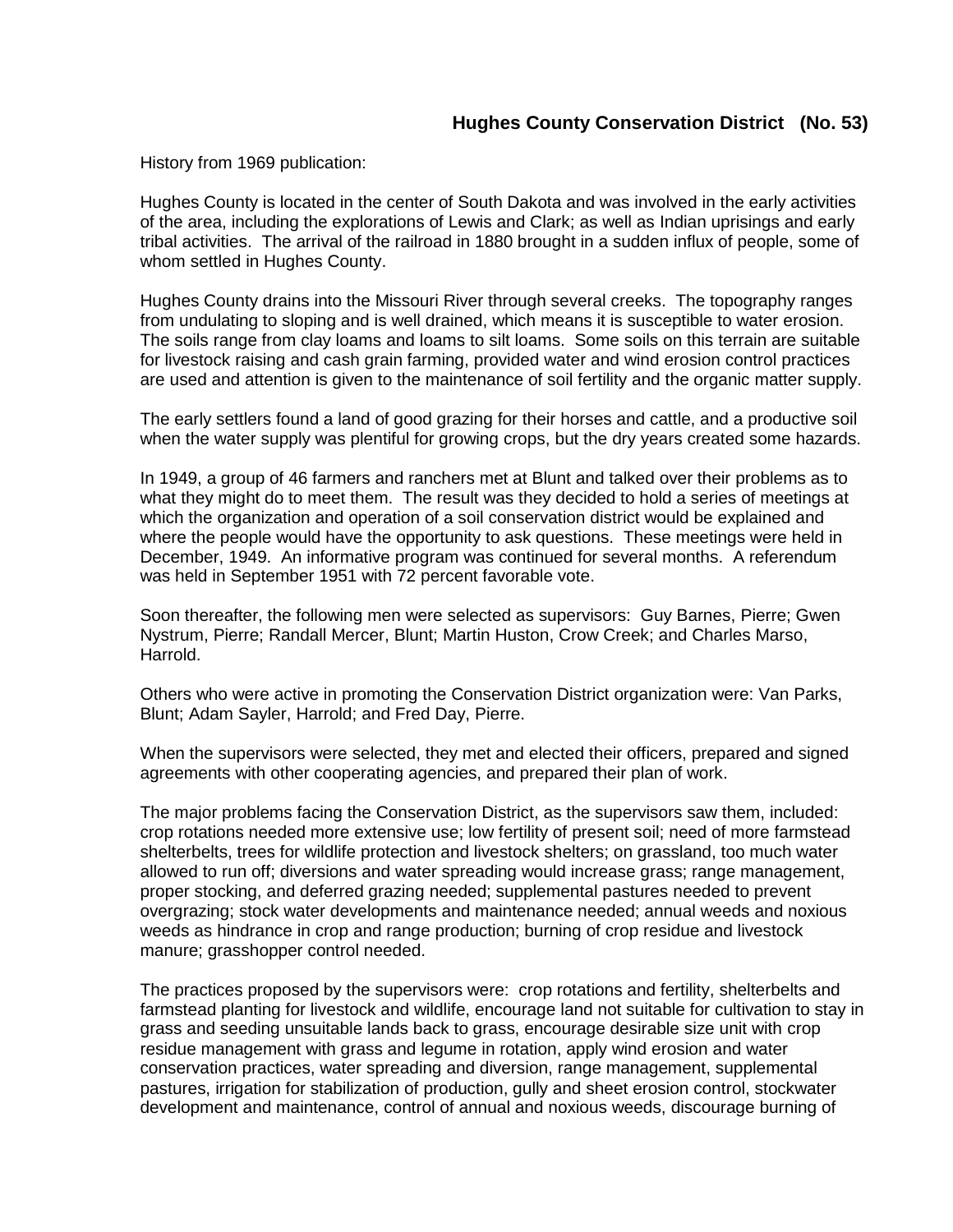organic matter and waste of manure, and obtain information from existing agency of entomology for grasshopper control.

The following are the principal practices that have been applied in Hughes County during 1967:

| Non-commercial recreational developments         | --2     |    |
|--------------------------------------------------|---------|----|
| <b>Diversions</b>                                | 1,360   | ft |
| Farm ponds                                       | 10      |    |
| Tree Planting (farmstead and feedlot windbreaks) | 80      | ac |
| Field windbreaks                                 | 21,254  | ft |
| Grassed waterways-                               | 24      | ac |
| Irrigation pipeline                              | 1,320   | ft |
| Irrigation storage reservoir                     |         |    |
| Irrigation system sprinkler                      | 8       |    |
| Irrigation surface and subsurface                | 8       |    |
| Irrigation water management                      | 1,671   | ac |
| Irrigation land leveling                         | 133     | ac |
| Pasture and hay land planting                    | 1,038.3 | ac |
| Stubble mulching                                 | 156     | ac |
| Drainage field ditch                             | 1,800   | ft |
| Wells                                            | 3       |    |
| Wildlife habitat preservation                    | 109     | ac |
| Wildlife habitat development                     | 458     | ac |
| Cropland to grassland                            | 934     | ac |
| Irrigation field ditches                         | 2,600   | ft |
| Stockwater pipelines                             | 9,411   | ft |
| Range seeding                                    | 373     | ac |
| Wind strip cropping                              | 253     | ac |

Others who have served as supervisors are : Guy Barnes, Pierre; Gewn Nystrom, Pierre; Randall Mercer, Blunt; Martin Houston, Blunt; Lawrence Snyder, Pierre; Norman Nystrom, Pierre; Kenneth Gregg, Harrold; Elva Frei, Blunt; Ewald Mattheis, Harrold; and Lawrence Mascher, Harrold.

The 1969 supervisors were : Chair Norman Nystrom, Pierre; Vice Chair Clarence Neuharth, Pierre; Treasurer Lawrence Snyder, Pierre; Supervisor William Maher, Pierre; Supervisor Lee Bourk, Blunt; Assistant Supervisor Harrold Hansen, Pierre; Assistant Supervisor Elva Frei, Blunt; and County Agent James Likness, Pierre.

Updated information provided in 2012:

During the 1970's the following individuals served as supervisors to the Hughes County Conservation District at one time or another; Norman Nystrom, William Maher, Lawrence Snyder, Clarence Neuharth, Lee Bourk, James Likness, Matthew Bauer, Elva Frei, Harrold Hansen, Matthew Bauer, Howard Geers, Maxwell Finke, and Robert Edwards.

Throughout the years, (1970's through 2011) the following were employed as Conservation District Managers by Hughes County Conservation District: Greg Shoup, LeRoy Johnson, Pat Buscher, Mike Larsen, and Doug Boes.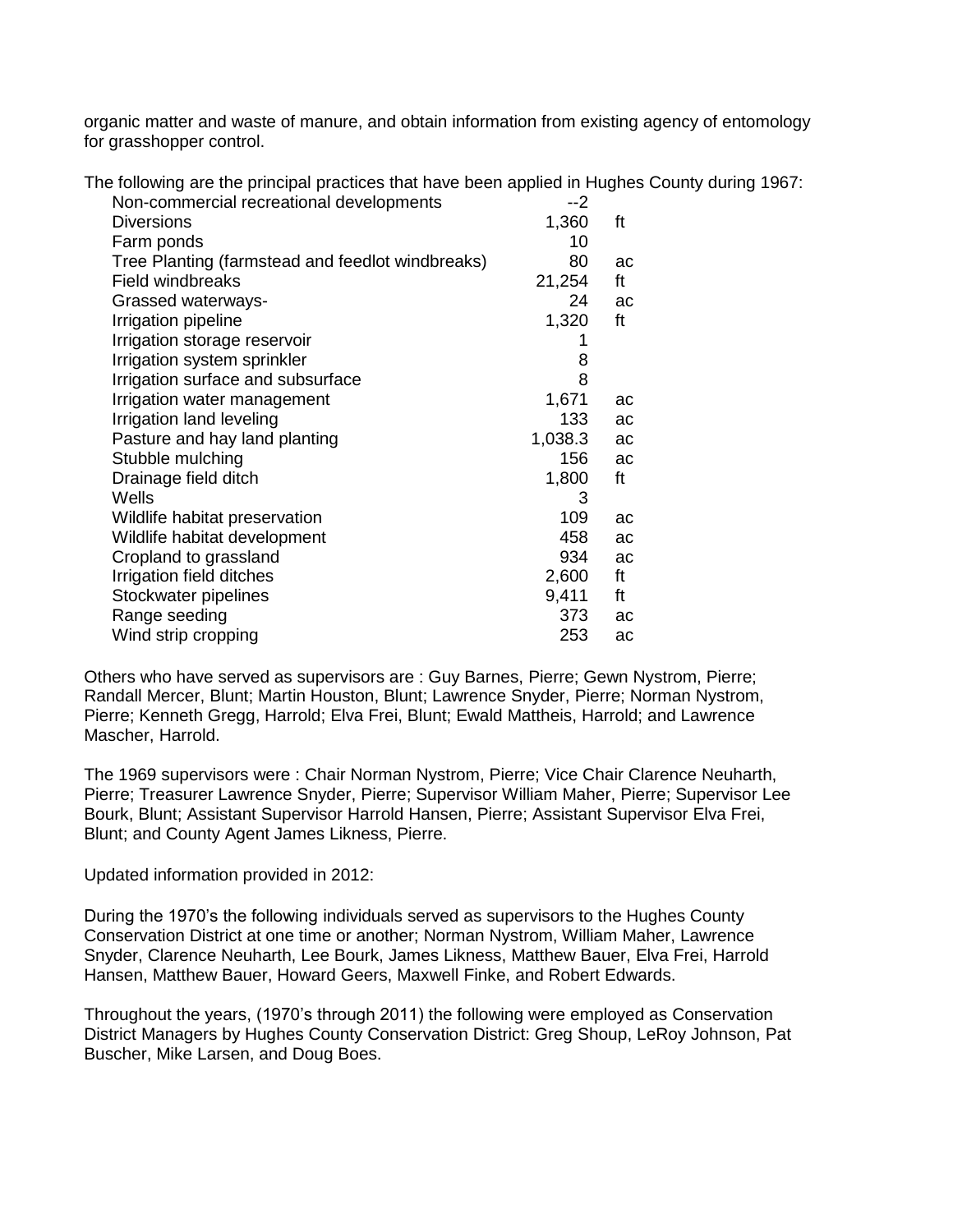Administrative Secretaries were shared with Stanley County Conservation District. Betty Hunt, Candy Scheibe, Patricia Holso, Sandra Moos, Vivian Jackson, Alberta Olson, Sherri Cass, and Shelly O'Daniel all held the administrative secretary position starting in the 1970s through 2011.

The board was very involved in helping develop the GPCP dockets, cooperating with the North Central RC&D projects by sponsoring several proposals and helping with technical assistance, and assisting with many resource studies.

Education seemed to be a priority to the board as they helped fund different events including scholarships for producers to attend the soil and moisture clinic at SDSU, provided conservation booklets to the public and co-sponsored a range judging contest. Hughes County Conservation District also worked closely with the Corps of Engineers and Oahe FFA chapter to select a site for outside classroom. The Conservation District also helped sponsor students to attend conservation camps such as the South Dakota Wildlife Federation Conservation Camp in the Black Hills, and participated with the Corps of Engineers ECO Field Day for grade school children. Training was also provided to FFA and Veteran Agricultural classes in range management plant identification through the Conservation District.

Hughes CD also provided technical assistance to the South Dakota Department of Administration when seeding critical areas near the state library and developed erosion and sedimentation standards for land disturbing activities in Hughes County. Soil stewardship material such as brochures and teaching information was provided to local churches at no cost to them for Soil Stewardship week as well.

Hughes and Stanley Conservation Districts joined to put out a newsletter each month starting in the 70s. This eventually turned into a quarterly publication that received many awards and recognitions. It is still in circulation today!

During the 1980's the following supervisors held positions on the board: Norman Nystrom, James Schumacher, Lawrence Snyder, Lee Bourk, Lyle Wendell, Maxwell Finke, Milton Oerlerking, Howard Geers, and Matthew Bauer.

New items the Conservation District worked on in the 80s include conducting a Grass Identification contest, providing a plant specimen set to the Riggs High School, and assisting in sponsoring the publication of "Capitol Grounds Arboretum Trail," and donating trees to Pierre for Arbor Day plantings! Additionally, no-till drills were purchased and leased to producers; in turn, the Conservation District became a member of the South Dakota No-Till Drill Association.

Other educational assistance includes supporting the Environmental Workshop for teachers, sponsoring Rangeland Days, and helping fund the Fragile Rangeland study through North Central RC&D.

The Hughes County Board of Supervisors throughout the 1990s included these supervisors: Norman Nystrom, James Schumacher, Lyle Wendell, Lee Bourk, Larry Snyder, Milton Oehlerking, Maxwell Finke, Jeff Blankenfeld, Sarita Hartmann, Lyle Stewart, Terry Ness, Keith Harner, Keith Gebhart, Jim Feller, Keith Krull, and Lawrence Mascher. Hughes County helped solicit for new ponds to be built with the help of the Fish and Wildlife Service. Great Plains contracts were written and started in 1992. Six contracts started it all, and they covered over 42,000 acres.